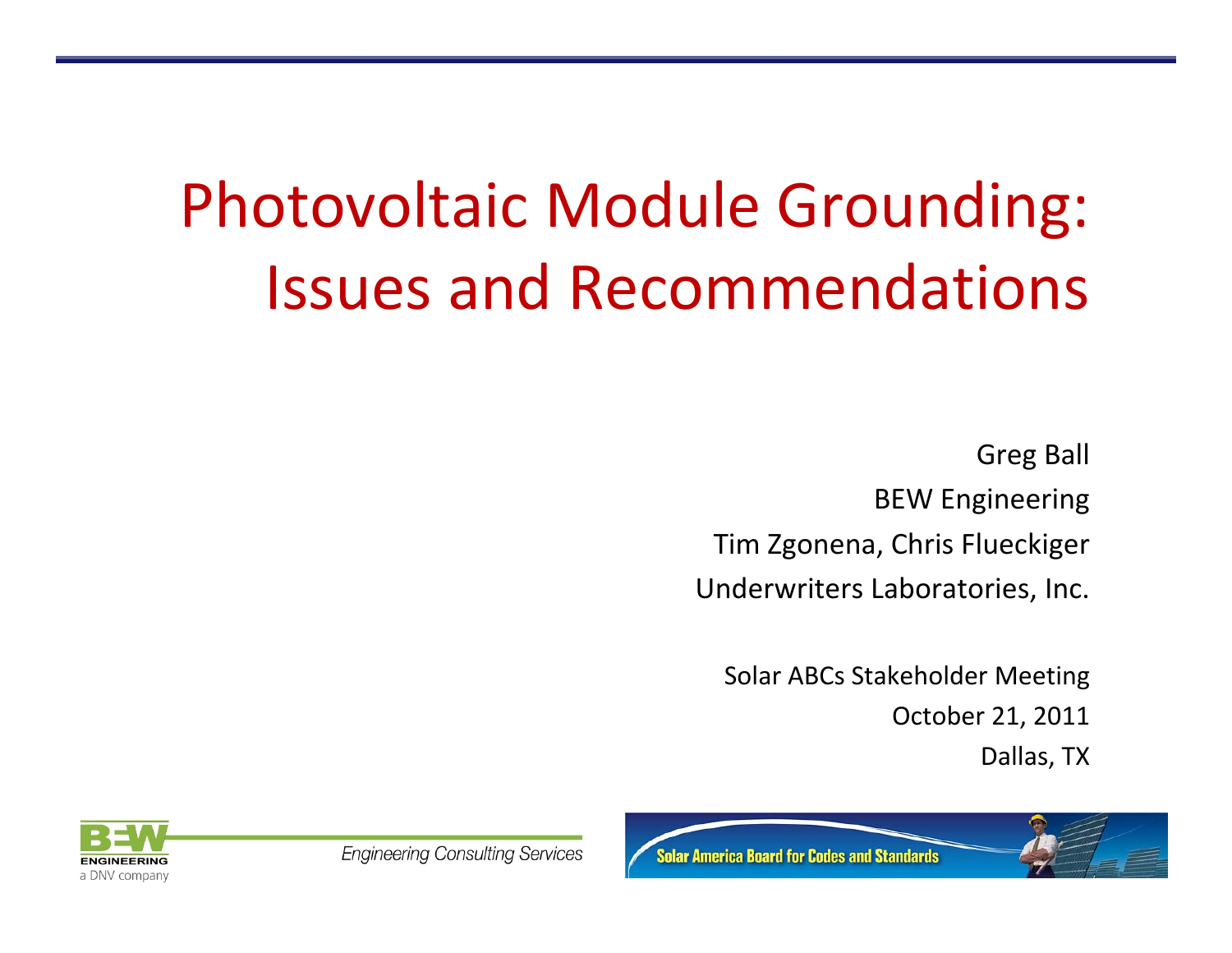# Study Outline

- • Address gap in requirements and methods for reliable grounding of PV module frame and mounting components
- • Preliminary "lay‐of‐the‐land" Report (BEW) ‐ PUBLISHED 3/2011
	- Summary of existing conditions, problem statement
	- Survey of existing issues and experiences from stakeholders
- UL interim test development (UL) Presented 6/2011
	- Preliminary testing on corrosion, degradation using methods that go beyond those in existing UL1703 standard.
	- Final report (BEW/UL) COMPLETED, to be published 11/2011.
	- Recommendations for <sup>a</sup> set of tests/methods to incorporate into existing/new standards

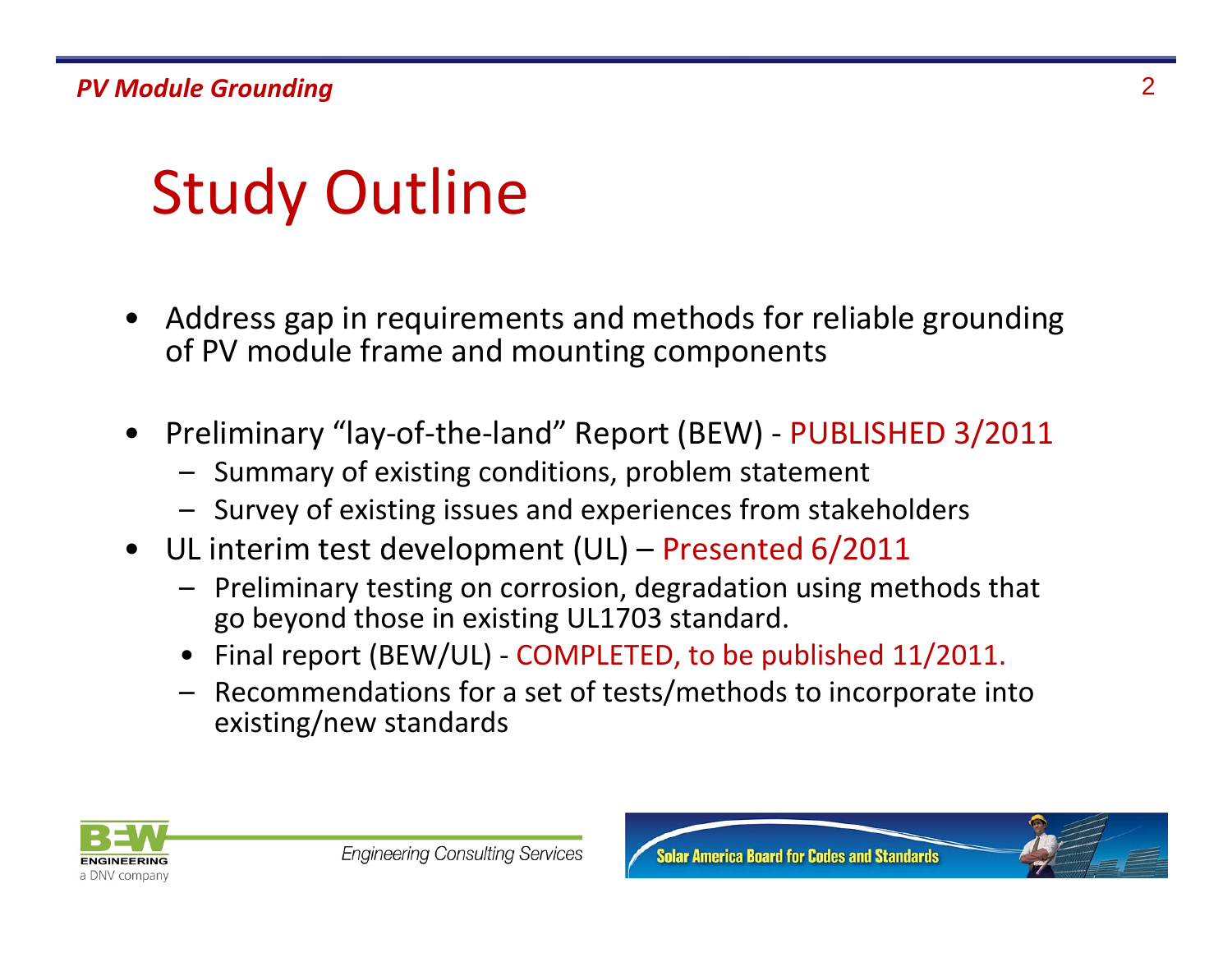## Final Report

- Recommendations for enhanced current testing in UL 1703
- UL's accelerated aging and corrosion resistance testing
	- Severe corrosion and failure of tested bonds
	- – Dialog around the implementation and interpretation of results
	- Topic left open for more industry involvement
- Update on relevant standards
- •Understanding safety aspects under fault conditions
- •Summary recommendations for design/installation



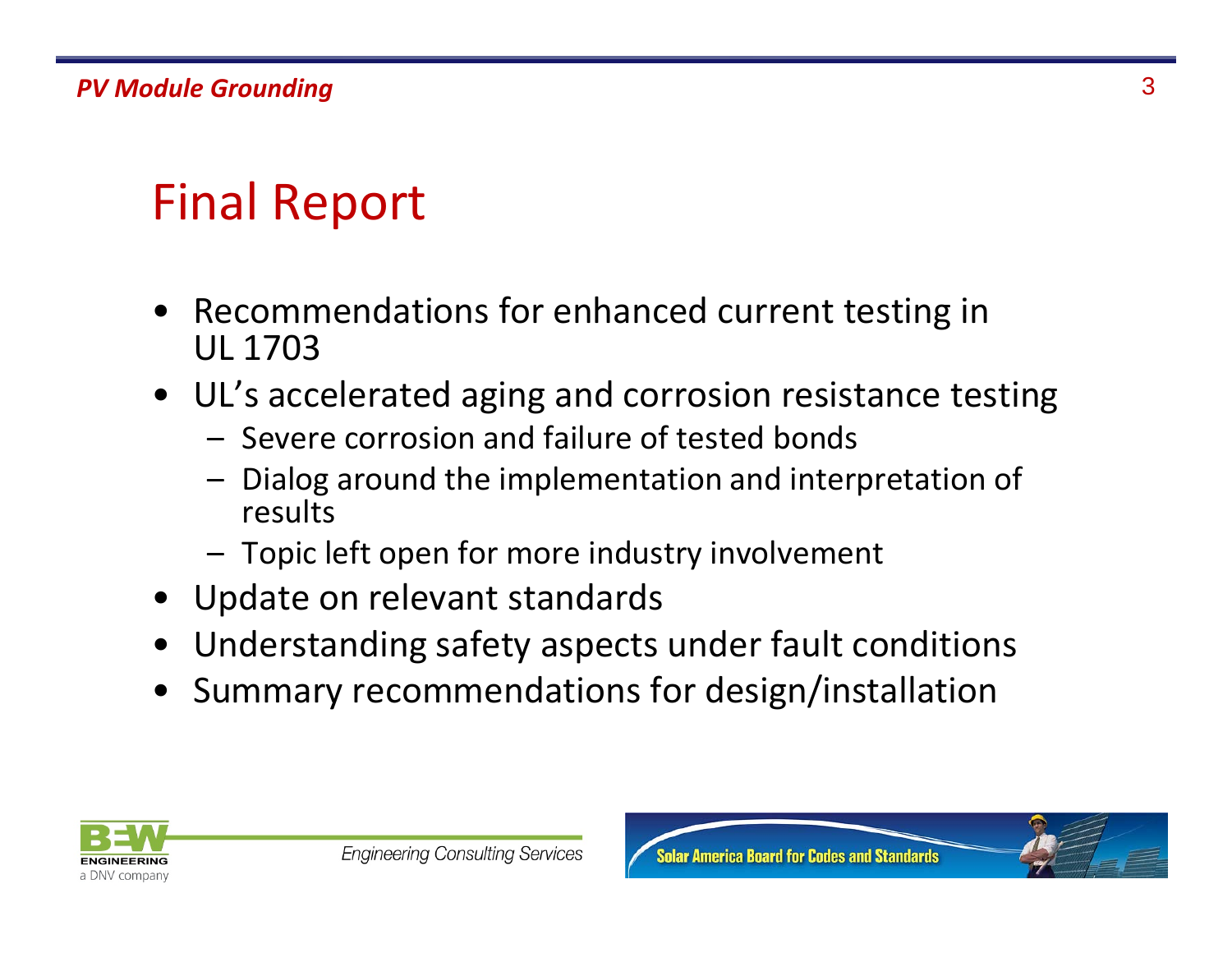## UL 1703 Enhanced Current Tests

- Recommendations from ad‐hoc group focusing on UL 1703's grounding/bonding section:
	- Bond path resistance: Existing low‐current (30A) test based on string fuse and leakage current.
	- – Bonding devices, two high current tests:
		- 4‐6 <sup>s</sup> test, current per UL 467 (based on size of largest allowed ground conductor, e.g. 750 A for #10 AWG.)
		- 5000A until fuse blows
	- –– Grounding means shall not crack, break, or melt

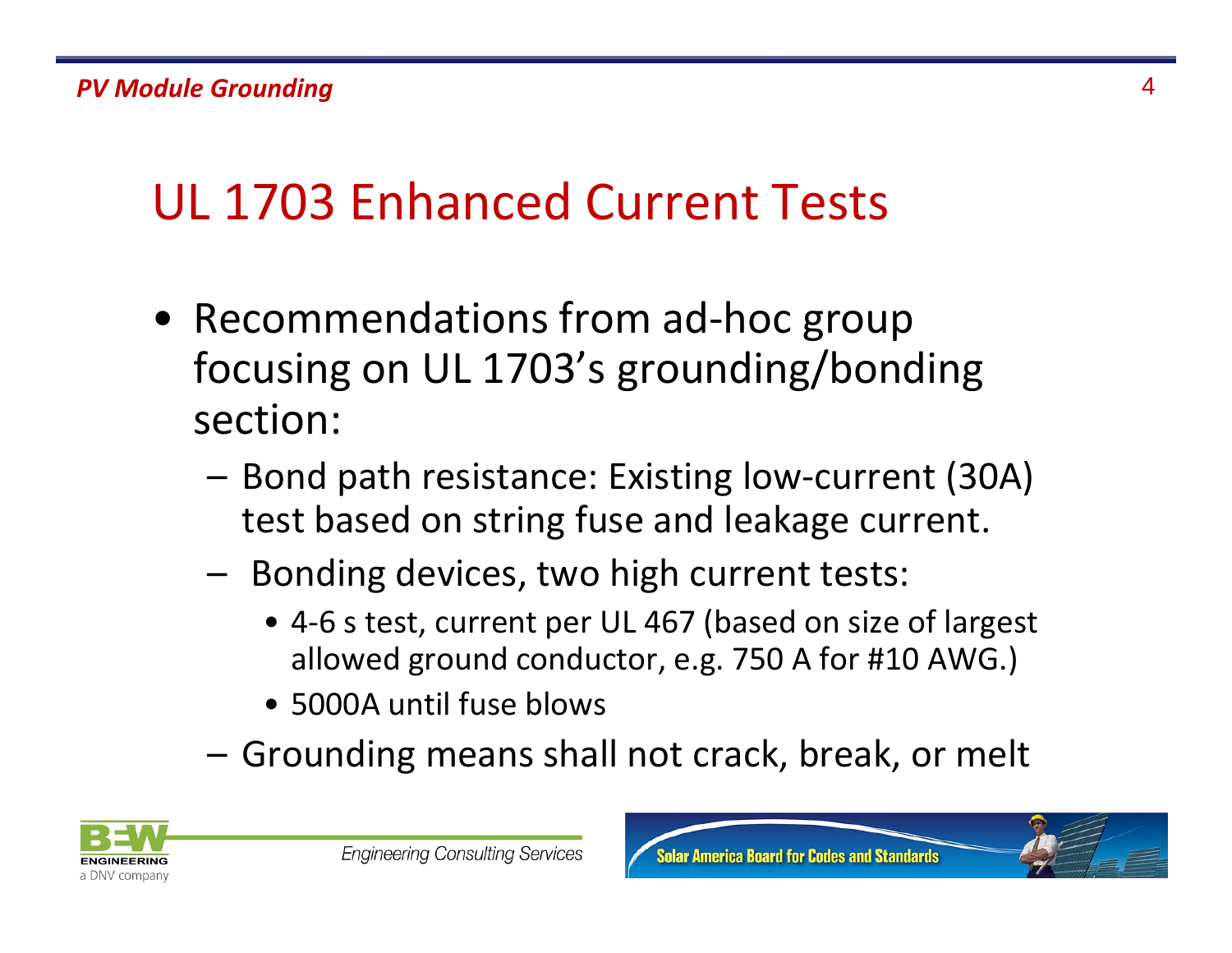### Accelerated Aging Tests

- Evaluate long‐term effectiveness of different module grounding methods:
- 1.copper connections via screw/washer/nut assemblies
- 2.lay‐in lug assemblies
- 3.grounding clips

Install and age separately using: 1.IEC 61215 damp heat tests 2.IEC 60068‐2‐11 salt mist tests (similar to ASTM B117)

…With and without current cycling, anti‐ oxidant compound

#### ACCELERATED AGING TESTS ON PV GROUNDING CONNECTIONS

Ethan Wang<sup>1</sup>, Kai-Hsiang Yen<sup>1</sup>, Carl Wang<sup>1</sup>, Liang Ji<sup>2</sup>, Timothy Zgonena<sup>2</sup> Underwriters Laboratories Taiwan Co., Taipei, Taiwan <sup>2</sup>Underwriters Laboratories Inc., Northbrook, IL, USA

#### **ABSTRACT**

As many contemporary Photovoltaic (PV) Power systems being installed are designed to produce significant amount of electricity and claimed to operate for 25 years or more, appropriate grounding on PV modules to reduce or<br>eliminate shook and fire hazards becomes a oritical issue under high electricity output and long-term use. Although some PV manufacturers have provided technical bulletins to suggest grounding products and methods, not all of them have been carefully evaluated and reviewed by the certification/listing laboratories. In this paper, different types of PV grounding connectors were collected, installed and put into accelerated environmental test chambers. The effects of current cycling, assembly force, antioxidation coating application on grounding reliability were evaluated. The grounding failure modes and mechanisms are also discussed in this paper.

#### **INTRODUCTION**

Photovoltaic (PV) power systems being installed today are normally designed to produce significant amounts of electricity over an expected operating life of more than 25 years. The high electrical output and long-term reliable performance necessitate robust grounding systems for PV systems to minimize accidental electric shock and fire hazards.

In late 2007, UL issued an Interpretation of UL 1703 on the topic of module field grounding. The Interpretation clarified that the module instruction manual must specify the grounding methods and materials to be used for external field-made grounding connections. These methods and materials are evaluated as part of the module Listing process and will apply to all existing Listed modules and their instructions as they come up for review -611.

A good connection between the grounding hardware and the module frame is essential for a grounding system to function properly. Typically PV manufacturers use copperalloy for electrical connections and aluminum-alloy for the module frames. The anodization on the aluminum-alloy surfaces is able to provide an oxidized layer to minimize further corrosion of the frames. However, while the anodization of the aluminum-alloy surfaces creates an oxidized layer that minimizes frame corrosion, it also generates a high electrical resistance reducing grounding effectiveness. To overcome this design issue, the grounding hardware must penetrate through the

anodization layer to create a direct electric connection. This is normally achieved by one of the following approaches: (1) Installing a self-tapping or self-drilling fastener through the frame, (2) using a stainless steel star (toothed) washer held against the frame by a bolt or nut, or (3) attaching a Listed lug (see Fig. 1) to the marked grounding points after appropriate surface preparation has been accomplished [2] [3].

The differences in these grounding approaches may result in significant performance differences over the course of the product service life. Therefore further study is needed to address the long-term effect and reliability of these different grounding installations.



Figure 1 Lay-in lug Listed for direct burial (DB) and outdoor use.

#### **OBJECTIVE**

The objective of this study is to investigate the long-term effectiveness of different PV grounding devices under simulated harsh environmental conditions. By measuring the contact resistance at the junction between connectors and aluminum frames, this scope of this study includes examining the following grounding techniques:

- Attaching lay-in lug to aluminum frame with a lock-nut penetrating the aluminum surface.
- Removing anodization on the aluminum frame and then attaching lay in lug directly to it. An antioxidant compound was applied between the lug and aluminum surface.
- Grounding copper wire to aluminum frame using thread-cutting screw and cup washer.
- Attaching lay-in lug to aluminum frame with a teeth washer laid between the lug and aluminum surface
- Using grounding clips assembly consists of a slider, base, and thread-cutting screw.

### Supported by UL, Solar ABCs, Taiwan R&D and Minister of Economic Affairs



**Engineering Consulting Services** 

**Solar America Board for Codes and Standards**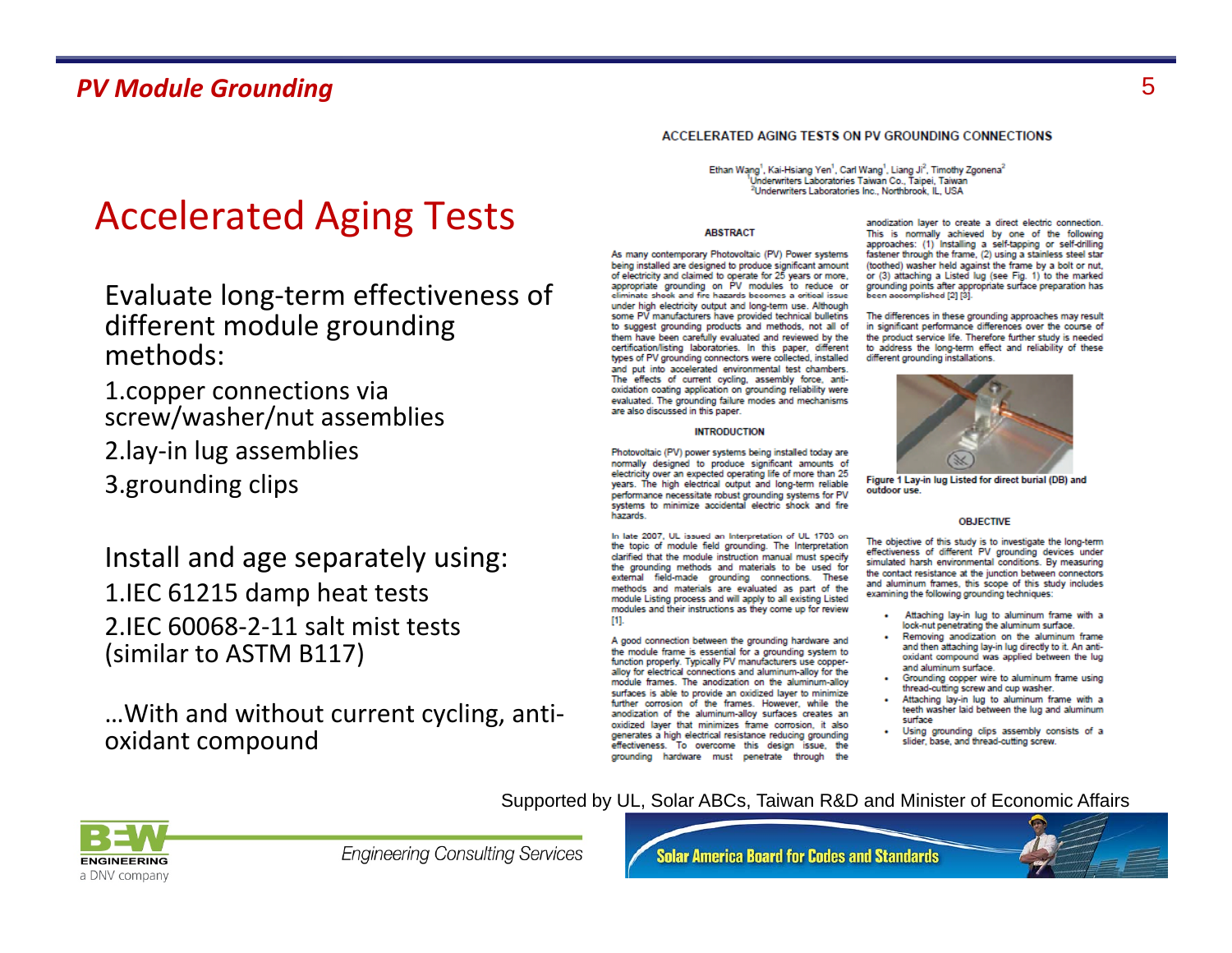### *PV Module Grounding* 6

### Aging Tests - Salient Results

- $\bullet$  Under damp‐heat condition, R remained low (<0.05Ω) almost no change over 20 weeks.
- • Under salt mist conditionmost samples corroded severely failed (> 10Ω) in weeks,
- • Samples using the anti‐oxidant coating lasted longer before failing.
- • Lay‐in lug with washer (D) and grounding clips (E) with compound lasted <sup>&</sup>gt; 20 weeks
- • Current cycling did not have <sup>a</sup> significant impact



Figure 4 Resistance change for all No.1 connectors under salt mist aging

- • Proper torque on the connections improved the performance.
	- –Under‐torqued connections failed 5 times sooner

![](_page_5_Picture_11.jpeg)

![](_page_5_Picture_13.jpeg)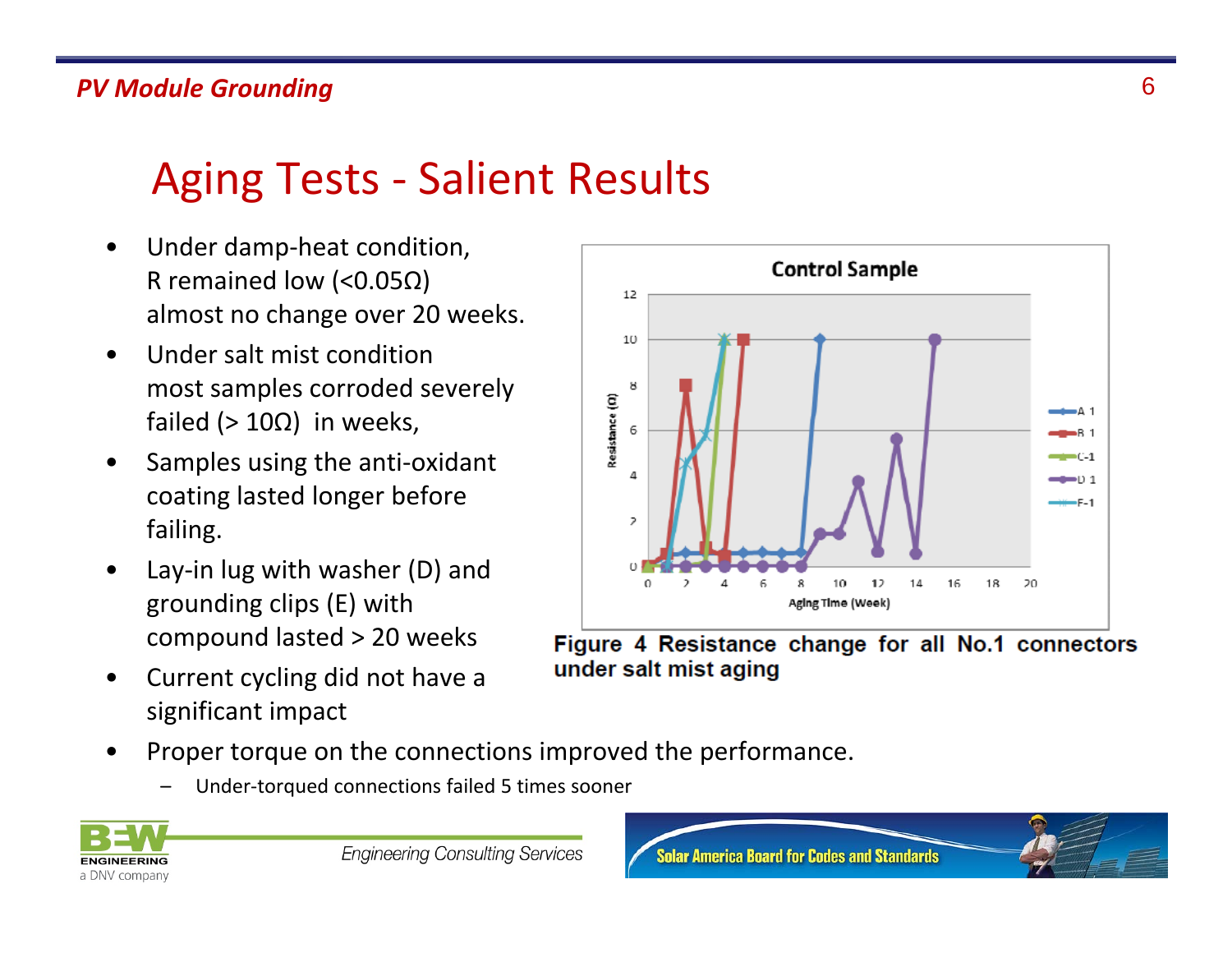## Update on Applicable Standards

- • UL 1703: *Flat‐Plate Photovoltaic Modules and Panels*
	- Still the "primary" standard affecting module grounding and devices.
	- Pending changes through Standards Technical Panel (STP)
	- Move towards more categorical evaluation of ground means
- UL 467: *Grounding and Bonding Equipment*
	- General ground component testing.
	- Previously not allowed per UL CRD
	- –Recently revised/updated to qualify PV grounding components
- UL 2703: *Rack Mounting Systems and Clamp g in Devices for Flat‐Plate Photovoltaic Modules and Panels*
	- New standard created to address PV module mounting systems
	- Possible to list individual components as well as panelized apparatus

![](_page_6_Picture_13.jpeg)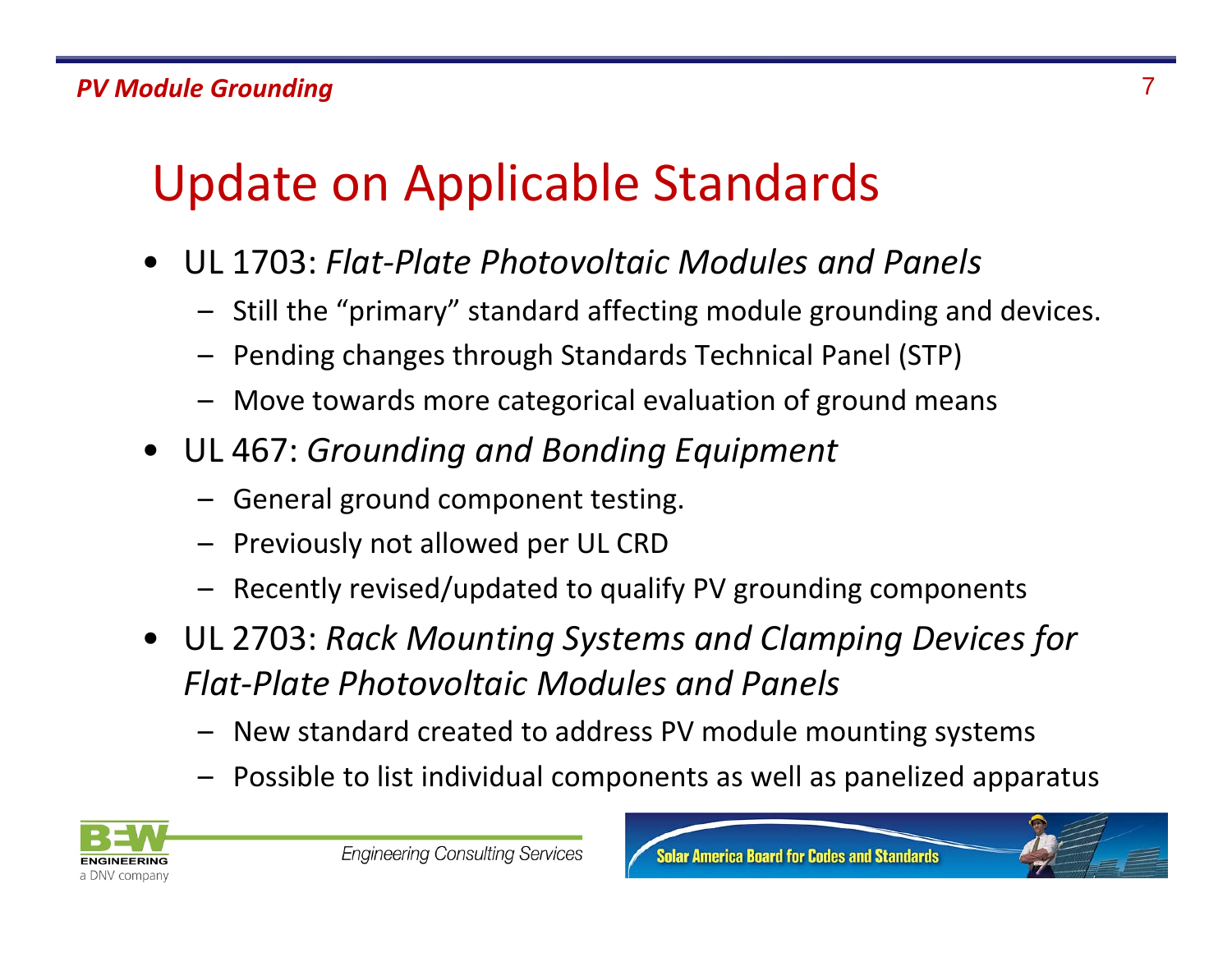### *PV Module Grounding* 8

## Safety Aspects of Module Grounding

![](_page_7_Figure_2.jpeg)

- •Illustrative example demonstrating touch hazards with e.g.  $2\Omega$ ground path resistance
- •Data on safe current thresholds
- •Approaches that minimize resistance on large arrays

![](_page_7_Picture_6.jpeg)

![](_page_7_Picture_8.jpeg)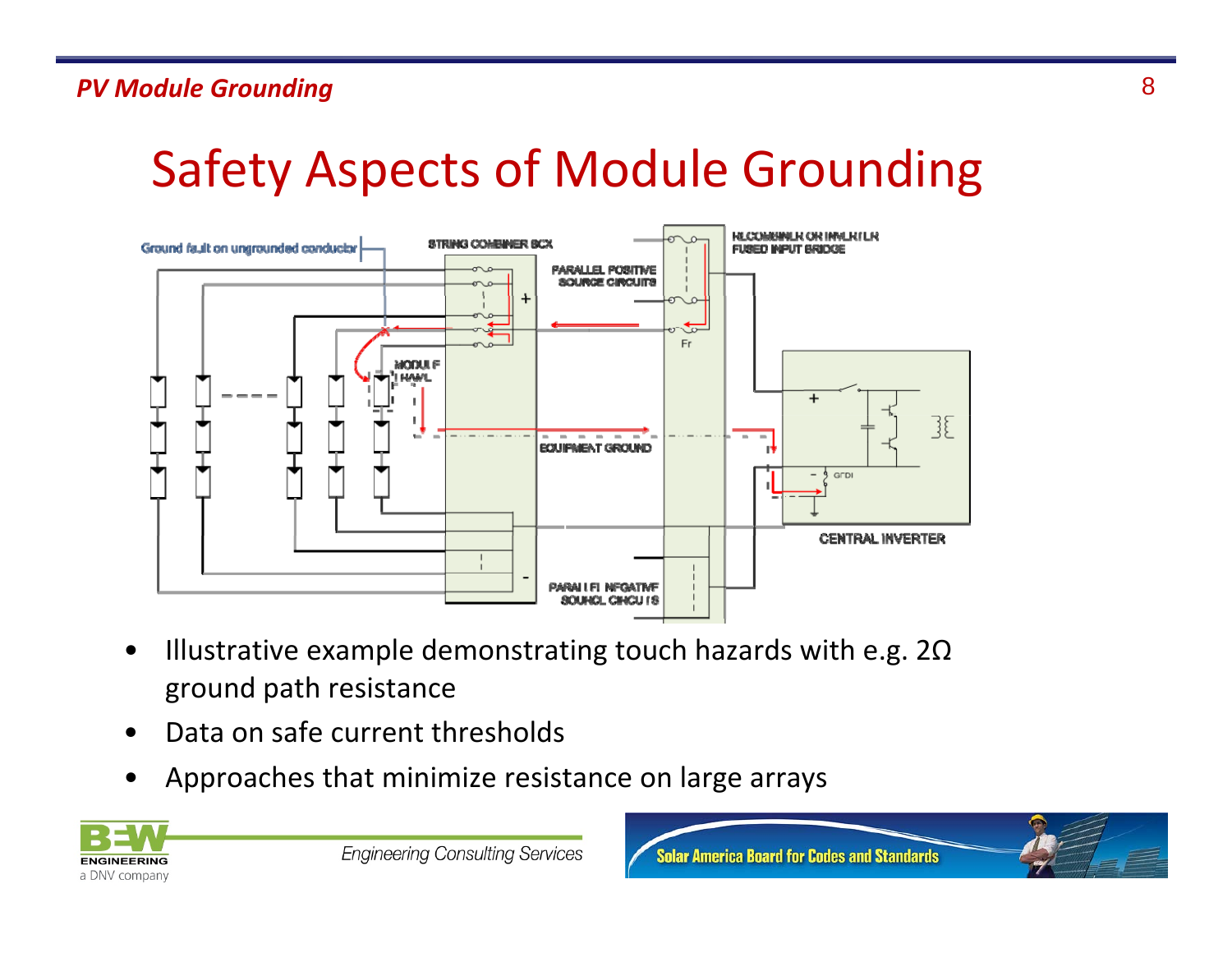Recommendations for Design and Installation Related to:

- Listings and instructions
- Equipment selection
- Torqued connections
- Proper handling of and installation of equipment
- Proper sequence and orientation of components
- Avoidance of dissimilar metal combinations
- Other aspects to reduce corrosion risk

![](_page_8_Picture_9.jpeg)

![](_page_8_Picture_11.jpeg)